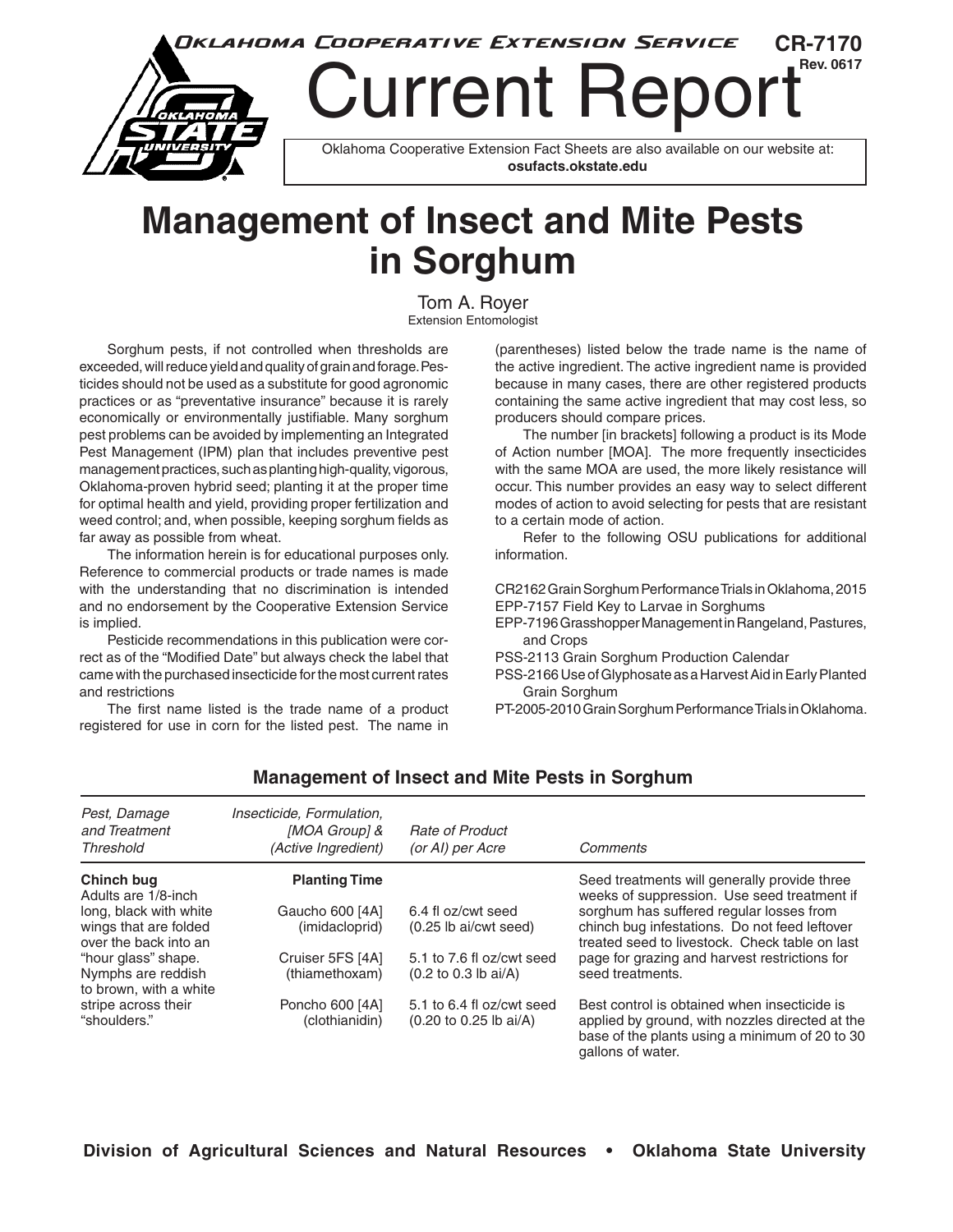| Pest, Damage<br>and Treatment<br><b>Threshold</b>                                                                      | Insecticide, Formulation,<br>[MOA Group] &<br>(Active Ingredient) | <b>Rate of Product</b><br>(or AI) per Acre                            | Comments                                                                                                                                |
|------------------------------------------------------------------------------------------------------------------------|-------------------------------------------------------------------|-----------------------------------------------------------------------|-----------------------------------------------------------------------------------------------------------------------------------------|
| Chinch bug (cont'd)<br>Damage: Feed at base                                                                            | <b>Post-Plant</b>                                                 |                                                                       |                                                                                                                                         |
| of plants, in between<br>leaf sheath and stem.<br>Chinch bugs often migrate                                            | Asana XL [3]<br>(esfenvalerate)                                   | 5.8 to 9.6 fl oz<br>(0.03 to 0.05 lb ai/A)                            | Do not apply more than 0.15 lb ai/season.<br>21-day wait for grazing or harvest.                                                        |
| from small grains to<br>sorghum. Feeding may<br>kill small seedlings.                                                  | Baythroid XL [3]<br>(beta-cyfluthrin)                             | 2.0 to 2.8 fl oz<br>(0.019 to 0.022 lb ai/A)                          | 14-day wait for grazing or harvest.                                                                                                     |
| Threshold: two to three<br>bugs per plant on seedlings. gamma-cyhalothrin)<br>Treat if large numbers                   | Cobalt [1B,3]<br>$(chlorpyrifos +$                                | 13 to 38 fl oz                                                        | 30-day wait for applications of 26 fl oz/A or less,<br>60-day wait for applications over 26 fl oz/Acre.                                 |
| are moving in to sorghum<br>from grain. A border spray<br>30 to 60 feet wide on the                                    | Delta Gold [3]<br>(deltamethrin)                                  | 1.3 to 1.9 fl oz<br>(0.015 to 0.022 lb ai/A)                          | 14-day wait for grazing or harvest.                                                                                                     |
| margins of the field may<br>be of value if chinch bug<br>numbers are high in an                                        | Fastac EC [3]<br>(alpha-cyhalothrin)                              | 3.2 to 3.9 fl oz<br>(0.020 to 0.025 lb ai/A)                          | 14-day PHI for harvest, 45-day wait for forage.                                                                                         |
| adjacent wheat field.                                                                                                  | Karate with Zeon [3]<br>(lambda-cyhalothrin)                      | 1.92 fl oz<br>$(0.03$ lb ai/A)                                        | 30-day wait for harvest or grazing.                                                                                                     |
|                                                                                                                        | Lorsban 4E [1B]<br>(chlorpyrifos)                                 | 1 to $2$ pt<br>$(0.5$ to 1 lb ai/A)                                   | 30- to 60-day wait for grazing or harvest.                                                                                              |
| Mustang MAXX EC [3]<br>(zeta-cypermethrin)                                                                             |                                                                   | 3.2 to 4.0 fl oz<br>(0.02 to 0.025 lb ai/A)                           | 14-day wait for harvest, 45-day wait for<br>grazing.                                                                                    |
|                                                                                                                        | Proaxis 0.5 CS [3]<br>(gamma-cyhalothrin)                         | 3.84 fl oz<br>$(0.015$ lb ai/A)                                       | 30-day wait for grazing or harvest.                                                                                                     |
|                                                                                                                        | Sevin XLR [1A]<br>(carbaryl)                                      | 1 to $2$ qt<br>(1 to 2 lb ai/A)                                       | Sevin may cause spidermite buildup. 21-day<br>wait for forage, 14-day wait for harvest or grazing                                       |
|                                                                                                                        | Stallion [1B, 3]<br>(chlorpyrifos +zeta-cypermethrin)             | 9.25 to 11.75 oz                                                      | 30-day wait for harvest, 45-day wait for forage.                                                                                        |
| Corn earworm (Headworm)<br>Up to 1 inch. Color<br>varies from green, to<br>brown to yellow and pink.                   |                                                                   |                                                                       | Check labels, some state that product is only<br>effective on very small (1 <sup>st</sup> and 2 <sup>nd</sup> instars)<br>caterpillars. |
| Damage: Feed in<br>whorl and ripening                                                                                  | Asana XL [3]<br>(esfenvalerate)                                   | 5.8 to 9.6 fl oz<br>$(0.03 \text{ to } 0.05 \text{ lb } \text{ai/A})$ | Do not apply more than 0.15 lb ai/season.<br>21-day wait for grazing or harvest.                                                        |
| seed in head. Yield<br>loss from whorl                                                                                 | Baythroid XL [3]<br>(beta-cyfluthrin)                             | 1.3 to 2.8 fl oz<br>(0.010 to 0.022 lb ai/A)                          | 1 <sup>st</sup> and 2 <sup>nd</sup> instar only; 14-day wait for grazing or<br>harvest.                                                 |
| feeding is negligible.<br>Are capable of causing<br>damage to seed in<br>head until grain reaches<br>soft dough stage. | Besiege [28,3]<br>(chlorantraniliprole +<br>lambda-cyhalothrin)   | 6.0 to 10.0 fl oz                                                     | 30-day wait for harvest.                                                                                                                |
| Threshold: Two or more<br>larvae per head before                                                                       | Blackhawk [5]<br>(spinosad)                                       | 1.5 to 3.3 fl oz<br>(0.034 to 0.094 lb ai/A)                          | 14-day wait for grazing, 7 days for harvest.                                                                                            |
| hard dough.<br>A dynamic threshold<br>that is based on plant<br>population and crop                                    | Cobalt [1B,3]<br>$(chlorpyrifos +$<br>gamma-cyhalothrin)          | 19 to 38 fl oz                                                        | 30-day wait for applications of 26 fl oz/A or less,<br>60-day wait for applications over 26 fl oz/Acre.                                 |
| value and control costs<br>can be determined by<br>accessing the sorghum<br>headworm calculator                        | Concero [5,3]<br>(spinosad +<br>gamma-cyhalothrin)                | 2 to 2.85 fl oz/Acre<br>(64 to 45 acres per gallon)                   | 30-day wait for harvest or grazing.                                                                                                     |

http://entoplp.okstate.edu/shwweb/index.htm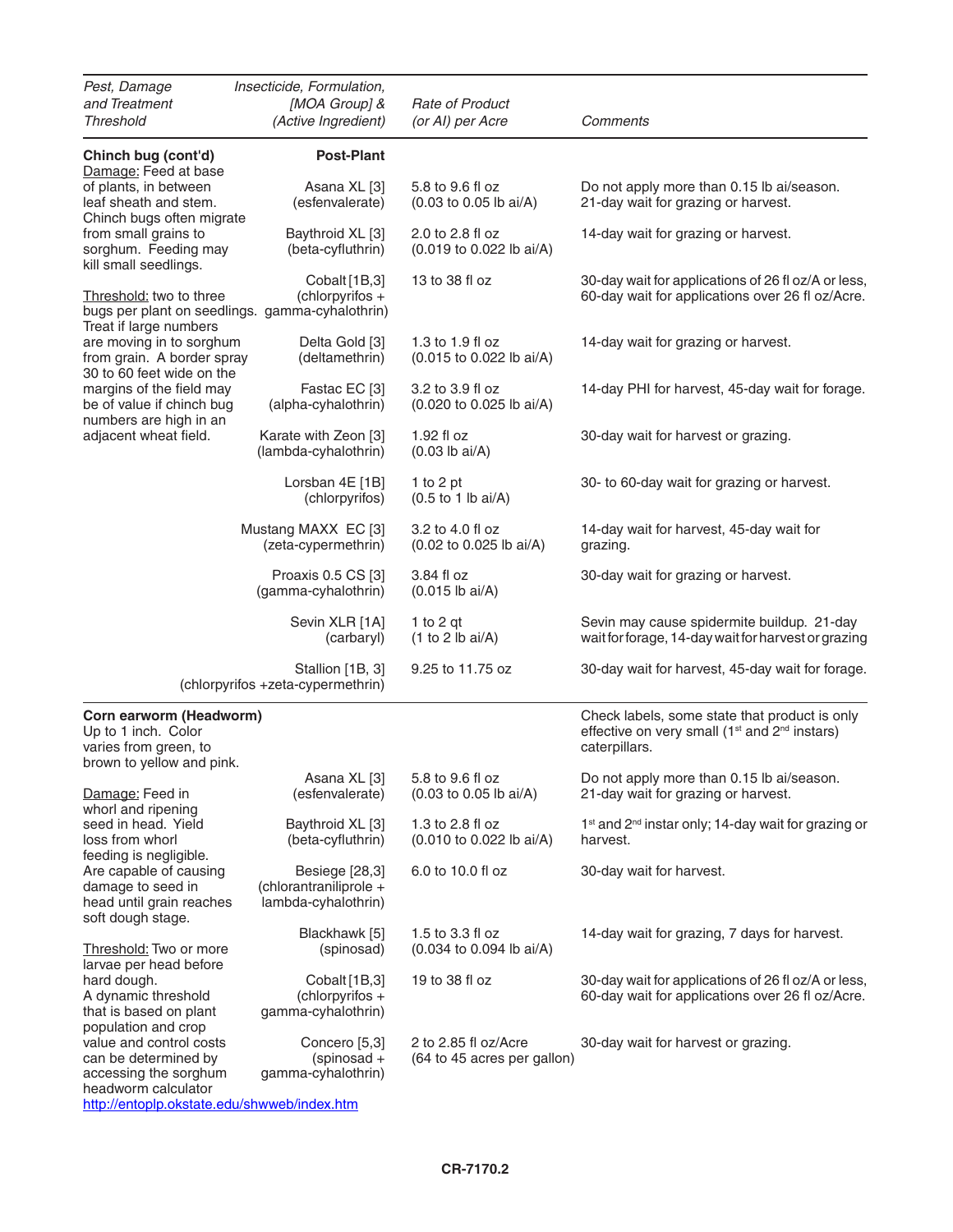| Pest, Damage<br>and Treatment<br><b>Threshold</b>                                                                                                  | Insecticide, Formulation,<br>[MOA Group] &<br>(Active Ingredient) | <b>Rate of Product</b><br>(or AI) per Acre                                     | Comments                                                                                                                                                                                                                                                                                                                        |
|----------------------------------------------------------------------------------------------------------------------------------------------------|-------------------------------------------------------------------|--------------------------------------------------------------------------------|---------------------------------------------------------------------------------------------------------------------------------------------------------------------------------------------------------------------------------------------------------------------------------------------------------------------------------|
| Corn earworm (Headworm)<br>(cont'd)                                                                                                                | Coragen [28]<br>(chlorantraniliprole)                             | 3.5 to 7.5 fl oz<br>(0.045 to 0.098 lb ai/A)                                   | 1-day wait for harvest or grazing.                                                                                                                                                                                                                                                                                              |
|                                                                                                                                                    | Delta Gold [3]<br>(deltamethrin)                                  | 1.0 to 1.5 fl oz<br>(0.012 to 0.018 lb ai/A)                                   | 14-day wait for grazing or harvest.                                                                                                                                                                                                                                                                                             |
|                                                                                                                                                    | Diamond 0.8 EC [15]<br>(novaluron)                                | 9 to 12 fl oz                                                                  | 7-day wait for grazing, 14-day wait for grain;<br>reapplication may be needed.                                                                                                                                                                                                                                                  |
|                                                                                                                                                    | Fastac EC [3]<br>(alpha-cypermethrin)                             | 1.8 to 3.8 fl oz<br>(0.012 to 0.025 lb ai/A)                                   | 14-day PHI for harvest, 45-day wait for forage.                                                                                                                                                                                                                                                                                 |
|                                                                                                                                                    | Karate with Zeon [3]<br>(lambda-cyhalothrin)                      | 1.28 to 1.92 fl oz<br>(0.02 to 0.03 lb ai/A)                                   | 30-day wait for grazing or harvest.                                                                                                                                                                                                                                                                                             |
|                                                                                                                                                    | Lorsban 4E [1B]<br>(chlorpyrifos)                                 | 2 pt<br>$(1$ lb ai/A)                                                          | 30- to 60-day wait for grazing or harvest.                                                                                                                                                                                                                                                                                      |
|                                                                                                                                                    | Lannate LV [1A]<br>(methomyl)                                     | 0.75 to 1.5 pt<br>(0.225 to 0.45 lb ai/A)                                      | 14-day wait for grazing or harvest.                                                                                                                                                                                                                                                                                             |
| Mustang MAXX EC [3]<br>(zeta-cypermethrin)<br>Proaxis' 0.5 CS [3]<br>(gamma-cyhalothrin)<br>Sevin XLR [1A]<br>(carbaryl)                           |                                                                   | 1.76 to 4.0 fl oz<br>(0.011 to 0.025 lb ai/A)                                  | 14-day wait for harvest, 45 days for grazing.                                                                                                                                                                                                                                                                                   |
|                                                                                                                                                    |                                                                   | 2.56 to 3.84 fl oz<br>(0.01 to 0.015 lb ai/A)                                  | 30-day wait for grazing or harvest.                                                                                                                                                                                                                                                                                             |
|                                                                                                                                                    |                                                                   | 1 to $2$ qt<br>(1 to 2 lb ai/A)                                                | No wait for grazing, 21 days for harvest.                                                                                                                                                                                                                                                                                       |
|                                                                                                                                                    | Stallion [1B,3]<br>(chlorpyrifos +zeta-cypermethrin)              | 9.25 to 11.75 oz                                                               | 30 day wait for harvest, 45 days for forage.                                                                                                                                                                                                                                                                                    |
| Corn leaf aphid                                                                                                                                    | <b>Planting Time</b>                                              |                                                                                | Do not feed leftover treated seed to livestock.                                                                                                                                                                                                                                                                                 |
| Bluish-green, soft-bodied<br>aphid with black legs,<br>antennae and cornicles.                                                                     | Gaucho 600 [4A]<br>(imidacloprid)                                 | 6.4 fl oz/cwt seed<br>(0.25 lb ai/cwt seed)                                    | Check table on last page for grazing and harvest<br>restrictions for seed treatments.                                                                                                                                                                                                                                           |
| Typically found in whorl.<br>Damage: Feed in whorl                                                                                                 | Cruiser 5FS [4A]<br>(thiamethoxam)                                | 5.1 to 7.6 fl oz/cwt seed<br>$(0.2 \text{ to } 0.3 \text{ lb } \text{ai/A})$   | Research indicates that yield losses occur only<br>where corn leaf aphids cause stand loss on<br>seedling plants. Chemical treatments, including                                                                                                                                                                                |
| and may cause some<br>delay of whorl emergence<br>if numbers are high. Can<br>mechanically transmit<br><b>Maize Dwarf Mosaic</b><br>virus disease. | Poncho 600 [4A]                                                   | 5.1 to 6.4 fl oz/cwt seed<br>$(0.20 \text{ to } 0.25 \text{ lb } \text{ai/A})$ | seed treatments, are not likely to reduce potential<br>for infection by Maize Dwarf Mosaic Virus<br>because it can be transmitted within 30 seconds<br>after an aphid begins feeding. Texas research<br>suggests that corn leaf aphids serve as a food<br>source for lady beetles which can help prevent<br>greenbug outbreaks. |
| Threshold: Corn leaf                                                                                                                               | <b>Post-Plant</b>                                                 |                                                                                |                                                                                                                                                                                                                                                                                                                                 |
| aphids rarely cause<br>significant yield loss,<br>so no thresholds have<br>been established.                                                       | Cobalt [1B,3]<br>(chlorpyrifos +<br>gamma-cyhalothrin)            | 7 to 13 fl oz                                                                  | 30-day wait for applications of 26 fl oz/A or less,<br>60-day wait for applications over 26 fl oz/Acre.                                                                                                                                                                                                                         |
|                                                                                                                                                    | Dimethoate 4E [1B]<br>(dimethoate)                                | $0.5$ to 1 pt<br>(0.25 to 0.5 lb ai/A)                                         | 28-day PHI.                                                                                                                                                                                                                                                                                                                     |
|                                                                                                                                                    | Fastac EC [3]<br>(alpha-cypermethrin)                             | 3.2 to 3.8 fl oz<br>$(0.02 \text{ to } 0.025 \text{ lb } \text{ai/A})$         | 14-day PHI for harvest, 45-PHI for grazing or<br>forage.                                                                                                                                                                                                                                                                        |
|                                                                                                                                                    | Lorsban 4E [1B]<br>(chlorpyrifos)                                 | $0.5$ to 1 pt<br>(0.25 to 0.5 lb ai/acre)                                      | 30-day wait for grazing or harvest.                                                                                                                                                                                                                                                                                             |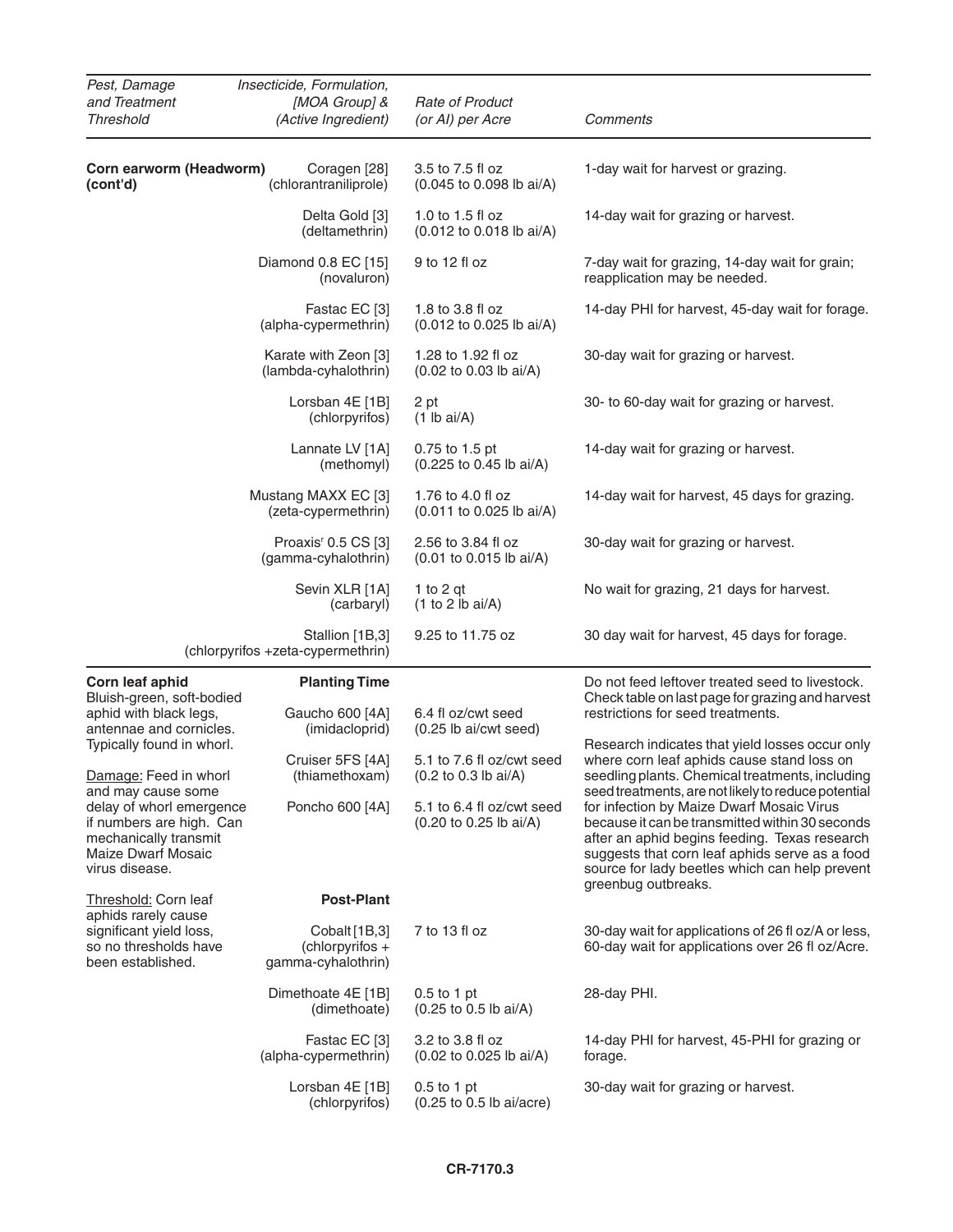| Pest, Damage<br>and Treatment<br><b>Threshold</b>                                                                                                                                                                                 | Insecticide, Formulation,<br>[MOA Group] &<br>(Active Ingredient) | <b>Rate of Product</b><br>(or AI) per Acre          | Comments                                                                                                                                |
|-----------------------------------------------------------------------------------------------------------------------------------------------------------------------------------------------------------------------------------|-------------------------------------------------------------------|-----------------------------------------------------|-----------------------------------------------------------------------------------------------------------------------------------------|
| Corn leaf aphid (cont'd)                                                                                                                                                                                                          | Sivanto 200 SL [4D]<br>(flupyradifurone)                          | 7.0 to 10.5 fl oz<br>(0.09 to 0.137 lb ai/A)        | 7-day wait for grazing, 21-day wait for harvest.                                                                                        |
|                                                                                                                                                                                                                                   | Stallion [1B,3]<br>(chlorpyrifos +<br>zeta-cypermethrin)          | 9.25 to 11.75 oz                                    | 30-day wait for harvest, 45-day wait for forage.                                                                                        |
| <b>Cutworms</b><br>Robust caterpillars that<br>"roll" up when disturbed                                                                                                                                                           | Asana XL [3]<br>(esfenvalerate)                                   | 5.8 to 9.6 fl oz<br>(0.03 to 0.05 lb ai/A)          | Do not apply more than 0.15 lb ai/season.<br>21-day wait for grazing or harvest.                                                        |
| and prefer to live underground.                                                                                                                                                                                                   | Baythroid XL [3]<br>(beta-cyfluthrin)                             | 1.0 to 1.3 fl oz<br>(0.008 to 0.010 lb ai/A)        | 14-day wait for grazing or harvest.                                                                                                     |
| Damage: Cutworms<br>generally feed at night,<br>and live under the soil<br>during the day. Plants<br>will be cut at or slightly                                                                                                   | Besiege[28,3]<br>(chlorantraniliprole +<br>lambda-cyhalothrin)    | 5.0 to 6.0 fl oz                                    | 30-day wait for harvest.                                                                                                                |
| above the soil level.<br>Threshold: Scout fields                                                                                                                                                                                  | Cobalt [1B,3]<br>(chlorpyrifos +<br>gamma-cyhalothrin)            | 13 to 38 fl oz                                      | 30-day wait for applications of 26 fl oz/A or less,<br>60-day wait for applications over 26 fl oz/Acre.                                 |
| at seedling emergence.<br>Treat when worms are<br>less than 1/2-inch long<br>and skips are noticed.                                                                                                                               | Delta Gold [3]<br>(deltamethrin)                                  | 1.0 to 1.5 fl oz<br>(0.012 to 0.018 lb ai/A)        | 14-day wait for grazing or harvest.                                                                                                     |
|                                                                                                                                                                                                                                   | Diamond 0.8 EC [15]<br>(novaluron)                                | 9 to 12 fl oz                                       | 7-day wait for forage, 14-day wait for grain,<br>reapplication may be needed.                                                           |
|                                                                                                                                                                                                                                   | Fastac EC [3]<br>(alpha-cypermethrin)                             | 1.3 to 3.8 fl oz<br>(0.008 to 0.025 lb ai/A)        | 14-day PHI for harvest, 45-day PHI for grazing<br>or forage.                                                                            |
|                                                                                                                                                                                                                                   | Karate with Zeon [3]<br>(lambda-cyhalothrin)                      | 0.96 to 1.28 fl oz<br>(0.015 to 0.02 lb ai/A)       | 30-day wait for grazing or harvest.                                                                                                     |
|                                                                                                                                                                                                                                   | Lorsban 4E [1B]<br>(chlorpyrifos)                                 | 1 to $2$ pt<br>$(0.5$ to 1 lb ai/A)                 | 30- to 60-day wait for grazing or harvest.                                                                                              |
|                                                                                                                                                                                                                                   | Mustang MAXX EC [3]<br>(zeta-cypermethrin)                        | 1.28 to 4.0 fl oz<br>(0.008 to 0.025 lb ai/A)       | 14-day wait for harvest, 45-day wait for<br>grazing.                                                                                    |
|                                                                                                                                                                                                                                   | Proaxis 0.5 CS [3]<br>(gamma-cyhalothrin)                         | 1.92 to 2.56 fl oz<br>(0.0075 to 0.01 lb ai/A)      | 30-day wait for grazing or harvest.                                                                                                     |
|                                                                                                                                                                                                                                   | Stallion [1B, 3]<br>(chlorpyrifos +zeta-cypermethrin)             | 3.75 to 11.75 oz                                    | 30-day wait for harvest, 45-day wait for forage.                                                                                        |
| Fall armyworm (Headworm)<br>Large, striped, non-bristled<br>caterpillar up to 1.5 inches.                                                                                                                                         |                                                                   |                                                     | Check labels, some state that product is only<br>effective on very small (1 <sup>st</sup> and 2 <sup>nd</sup> instars)<br>caterpillars. |
| Has a light-colored inverted<br>"Y" on head.<br>or<br>Damage: Feed in whorl, and<br>ripening seed in head. Yield<br>loss from whorl feeding is<br>negligible. Can damage<br>seed in head until grain<br>reaches soft dough stage. | Baythroid XL [3]                                                  | 1.3 to 2.8 fl oz                                    | 1 <sup>st</sup> and 2 <sup>nd</sup> instar only; 14-day wait for grazing                                                                |
|                                                                                                                                                                                                                                   | (beta-cyfluthrin)                                                 | $(0.010 \text{ to } 0.022 \text{ lb } \text{ai/A})$ | harvest.                                                                                                                                |
|                                                                                                                                                                                                                                   | Blackhawk [5]<br>(spinosad)                                       | 1.5 to 3.3 fl oz<br>(0.034 to 0.094 lb ai/A)        | 14-day wait for grazing, 7-day wait for harvest.                                                                                        |
|                                                                                                                                                                                                                                   | Besiege [28,3]<br>(chlorantraniliprole +<br>lambda cyhalothrin)   | 6.0 to 10.0 fl oz                                   | 30-day wait for harvest.                                                                                                                |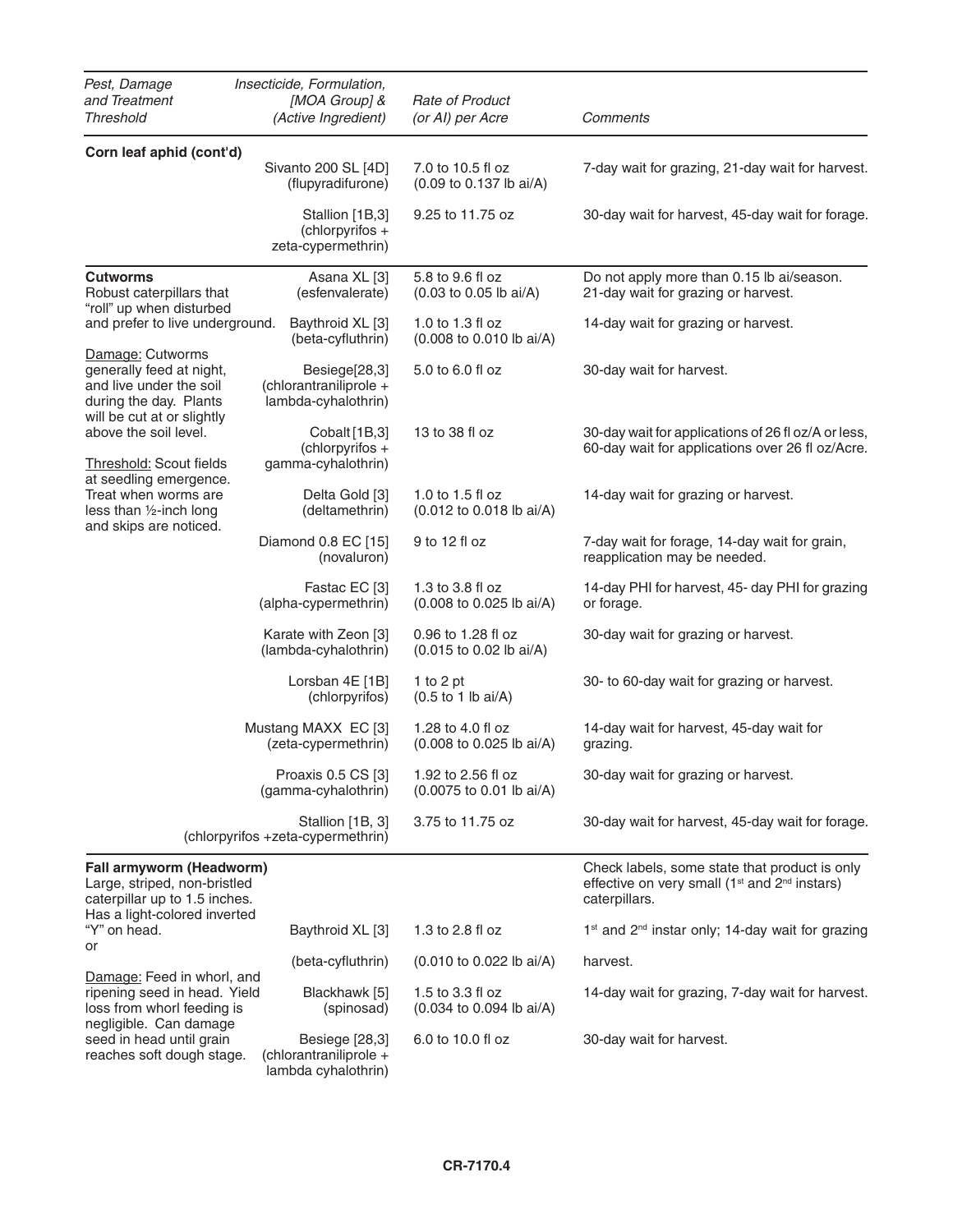| Pest, Damage<br>and Treatment<br><b>Threshold</b>                                                                          | Insecticide, Formulation,<br>[MOA Group] &<br>(Active Ingredient) | <b>Rate of Product</b><br>(or AI) per Acre    | Comments                                                                                                |
|----------------------------------------------------------------------------------------------------------------------------|-------------------------------------------------------------------|-----------------------------------------------|---------------------------------------------------------------------------------------------------------|
| Fall armyworm (Headworm) (cont'd)                                                                                          |                                                                   |                                               |                                                                                                         |
| Threshold: Two or more<br>larvae per head before<br>hard dough. Open-headed<br>varieties are less<br>susceptible to attack | Cobalt [1B,3]<br>$(chlorpyrifos +$<br>gamma-cyhalothrin)          | 13 to 38 fl oz                                | 30-day wait for applications of 26 fl oz/A or less,<br>60-day wait for applications over 26 fl oz/Acre. |
| than tight-headed varieties.<br>A dynamic threshold that<br>is based on plant<br>population and crop                       | Concero [5,3]<br>$(spinosad +$<br>gamma-cyhalothrin)              | 2.85 fl oz/Acre<br>(45 acres per gallon)      | 30-day wait for harvest or grazing.                                                                     |
| value and control<br>costs can be determined<br>by accessing the sorghum<br>headworm calculator                            | Coragen [28]<br>(chlorantraniliprole)                             | 3.5 to 7.5 fl oz<br>$(0.045 - 0.098$ lb ai/A) | 1-day wait for harvest or grazing.                                                                      |
| http://entoplp.okstate.edu/shwweb/index.htm                                                                                |                                                                   |                                               |                                                                                                         |
|                                                                                                                            | Delta Gold [3]<br>(deltamethrin)                                  | 1.3 to 1.9 fl oz<br>(0.015 to 0.022 lb ai/A)  | 14-day wait for grazing or harvest.                                                                     |
|                                                                                                                            | Diamond 0.8 EC [15]<br>(novaluron)                                | 9 to 12 fl oz                                 | 7-day wait for grazing, 14-day wait for grain,<br>reapplication may be needed.                          |
|                                                                                                                            | Fastac EC [3]<br>(alpha-cypermethrin)                             | 1.8 to 3.8 fl oz<br>(0.012 to 0.025 lb ai/A)  | 14-day PHI for harvest, 45-day wait for<br>grazing or forage.                                           |
|                                                                                                                            | Intrepid 2F [18]<br>(methoxyfenozide)                             | 8 to 10 fl oz<br>(0.12 to 0.16 lb ai/A)       | 21-day PIH for grain or stover harvest, 3-day<br>wait for forage.                                       |
| Karate with Zeon [3]<br>(lambda-cypermethrin)<br>Lorsban 4E [1B]<br>(chlorpyrifos)                                         |                                                                   | 1.28 to 1.92 fl oz<br>(0.02 to 0.03 lb ai/A)  | 30-day wait for grazing or harvest.                                                                     |
|                                                                                                                            |                                                                   | 1 to 2 pt<br>$(0.5$ to 1 lb ai/A)             | 30- to 60-day wait for grazing or harvest.                                                              |
|                                                                                                                            | Lannate LV[1A]<br>(methomyl)                                      | 0.75 to 1.5 pt<br>(0.225 to 0.45 lb ai/A)     | 14-day wait for grazing or harvest.                                                                     |
|                                                                                                                            | Mustang MAXX EC [3]<br>(zeta-cypermethrin)                        | 1.76 to 4.0 fl oz<br>(0.011 to 0.025 lb ai/A) | 14-day wait for harvest, 45-day wait for grazing.                                                       |
|                                                                                                                            | Proaxis' 0.5 CS [3]<br>(gamma-cyhalothrin)                        | 2.56 to 3.84 fl oz<br>(0.01 to 0.015 lb ai/A) | 30-day wait for grazing or harvest.                                                                     |
|                                                                                                                            | Sevin XLR [1A]<br>(carbaryl)                                      | 1 to 2 $qt$<br>(1 to 2 lb ai/A)               | No wait for grazing, 21-day wait for harvest.                                                           |
|                                                                                                                            | Stallion [1B,3]<br>(chlorpyrifos +zeta-cypermethrin)              | 9.25 to 11.75 oz                              | 30-day wait for harvest, 45-day wait for forage.                                                        |
| False chinch bug<br>Adults 1/8-inch long,                                                                                  | Baythroid XL [3]<br>(cyfluthrin)                                  | 1.3 to 2.8 fl oz<br>(0.010 to 0.022 lb ai/A)  | 14-day wait for grazing or harvest.                                                                     |
| dirty gray, with brown<br>or black markings and<br>piercing mouthparts.                                                    | Diamond 0.8 EC [15]<br>(novaluron)                                | 9 to 12 fl oz                                 | 7-day wait for grazing, 14-day wait for grain<br>reapplication may be needed.                           |
| Damage: Feed in groups.<br>Large numbers may                                                                               | Fastac EC [3]<br>(alpha-cyhalothrin)                              | 3.2 to 3.9 fl oz<br>(0.02 to 0.025 lb ai/A)   | 14-day PHI for harvest, 45-day wait for grazing<br>or forage.                                           |
| cause wilting of heads<br>or small plants.                                                                                 | Mustang MAXX EC [3]<br>(zeta-cypermethrin)                        | 3.2 to 4.0 fl oz<br>(0.02 to 0.025 lb ai/A)   | 14-day wait for harvest, 45-day wait for grazing.                                                       |
| Threshold: 140 or<br>more per head.                                                                                        | Stallion [1B,3]<br>(chlorpyrifos +<br>zeta-cypermethrin)          | 9.25 to 11.75 fl oz                           | 30-day wait for harvest, 45-day wait for forage.                                                        |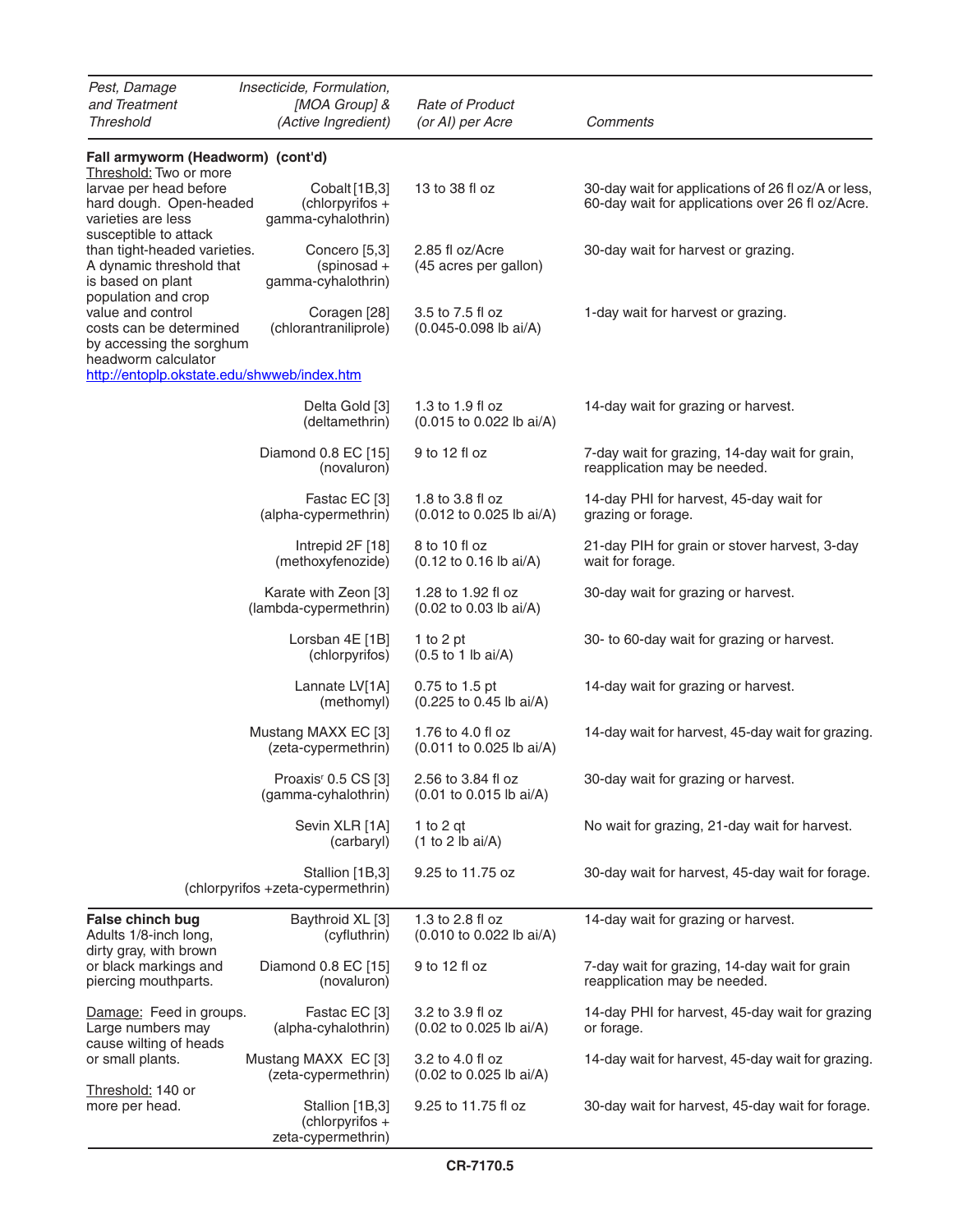| Pest, Damage                                                                                       | Insecticide, Formulation,                                |                                                                              |                                                                                                                                                  |
|----------------------------------------------------------------------------------------------------|----------------------------------------------------------|------------------------------------------------------------------------------|--------------------------------------------------------------------------------------------------------------------------------------------------|
| and Treatment                                                                                      | [MOA Group] &                                            | <b>Rate of Product</b>                                                       |                                                                                                                                                  |
| <b>Threshold</b>                                                                                   | (Active Ingredient)                                      | (or AI) per Acre                                                             | Comments                                                                                                                                         |
|                                                                                                    |                                                          |                                                                              |                                                                                                                                                  |
| Grasshopper<br>One to two inches,<br>outer wings leathery,                                         | Baythroid XL [3]<br>(beta-cyfluthrin)                    | 2 to 2.8 fl oz<br>(0.019 to 0.022 lb ai/A)                                   | 14-day wait for grazing or harvest.                                                                                                              |
| inner wings clear or<br>colored. Enlarged hind<br>legs designed for jumping.                       | Cobalt [1B,3]<br>(chlorpyrifos +<br>gamma-cyhalothrin)   | 7 to 13 fl oz                                                                | 30-day wait for applications of 26 fl oz/A or less,<br>60-day wait for applications over 26 fl oz/Acre.                                          |
| Damage:<br>Chew leaves, leaving<br>ragged edges or                                                 | Coragen [28]<br>(chlorantraniliprole)                    | 2.0 to 5.0 fl oz<br>(0.026 to 0.065 lb ai/A)                                 | 1-day wait for harvest or grazing.                                                                                                               |
| completely chew leaf<br>blade. Damage<br>emerging seed heads                                       | Delta Gold [3]<br>(deltamethrin)                         | 1.0 to 1.5 fl oz<br>(0.012 to 0.018 lb ai/A)                                 | 14-day wait for grazing or harvest.                                                                                                              |
| causing yield loss.                                                                                | Dimethoate 4E [1B]<br>(dimethoate)                       | 1 pt<br>$(0.5$ lb ai/A)                                                      | Only one post-plant application per season.                                                                                                      |
| Threshold: 15 to 20<br>per square yard. If<br>nymph populations<br>exceed threshold                | Fastac EC [3]<br>(alpha-cyhalothrin)                     | 3.2 to 3.9 fl oz<br>(0.02 to 0.025 lb ai/A)                                  | 14-day PHI for harvest, 45-day wait for grazing<br>or forage.                                                                                    |
| field borders (25 to 40<br>per square yard),<br>treat before they                                  | Karate with Zeon [3]<br>(lambda-cyhalothrin)             | 1.28 to 1.92 fl oz<br>(0.02 to 0.03 lb ai/A)                                 | 30-day wait for grazing or harvest.                                                                                                              |
| move into sorghum.                                                                                 | Lorsban 4E [1B]<br>(chlorpyrifos)                        | $0.5$ to 1 pt<br>(0.25 to 0.5 lb ai/A)                                       | 30-day wait for grazing or harvest.                                                                                                              |
| These products are<br>for application in<br>sorghum;<br>See EPP-7196:                              | Mustang MAXX EC [3]<br>(zeta-cypermethrin)               | 3.2 to 4.0 fl oz<br>(0.02 to 0.025 lb ai/A)                                  | 14-day wait for harvest, 45-day wait for grazing.                                                                                                |
| Grasshopper<br>Management in<br>Rangeland, Pastures,                                               | Proaxis 0.5 CS [3]<br>(gamma-cyhalothrin)                | 2.56 to 3.84 fl oz<br>(0.01 to 0.015 lb ai/A)                                | 30-day wait for grazing or harvest.                                                                                                              |
| and Crops for<br>treating non-crop areas.                                                          | Stallion [1B,3]<br>(chlorpyrifos +<br>zeta-cypermethrin) | 9.25 to 11.75 oz                                                             | 30-day wait for harvest, 45-day wait for forage.                                                                                                 |
| Greenbug                                                                                           | <b>Seed Treatment</b>                                    |                                                                              | Do not feed leftover treated seed to livestock.                                                                                                  |
| Lime-green, soft bodied<br>aphid with darker<br>green stripe down back.<br>Tips of legs, cornicles | Attendant 600 [4A]<br>(imidacloprid)                     | 6.4 fl oz/cwt seed<br>(0.25 lb ai/cwt seed)                                  | Check table on last page for grazing and harvest<br>restrictions for seed treatments.                                                            |
| and most of antennae<br>are black.                                                                 | Cruiser 5FS [4A]<br>(thiamethoxam)                       | 5.1 to 7.6 fl oz/cwt seed<br>$(0.2 \text{ to } 0.3 \text{ lb } \text{ai/A})$ |                                                                                                                                                  |
| Damage: Injury can<br>occur anytime from                                                           | Poncho 600 [4A]<br>(clothianidin)                        | 5.1 to 6.4 fl oz/cwt seed<br>(0.20 to 0.25 lb ai/A)                          |                                                                                                                                                  |
| seedling emergence<br>through soft dough stage.<br>Greenbug feeding                                | <b>Planting Time</b>                                     |                                                                              |                                                                                                                                                  |
| causes reddening of<br>leaves which die as<br>populations increase.                                | Counter 15G [1B]                                         | "Lock 'n Load" or<br>"Smartbox" applicator                                   | Do not place granules in contact with seed.<br>50-day wait for grazing, 100-day wait for harvest.<br>needed.                                     |
| Threshold: See<br>thresholds listed at                                                             | <b>Post-Plant</b>                                        |                                                                              |                                                                                                                                                  |
| end of publication.<br>Need to treat is<br>dependent upon                                          | Dimethoate 4E [1B]<br>(dimethoate)                       | $0.5$ to 1 pt<br>(0.25 to 0.5 lb ai/A)                                       | 28-day wait for harvest or grazing.                                                                                                              |
| greenbug numbers,<br>plant size, variety,<br>growing conditions<br>and the presence of             | Cobalt [1B,3]<br>$(chlorpyrifos +$<br>gamma-cyhalothrin) | 13 to 38 fl oz                                                               | 30-day wait for applications of 26 fl oz/A or less,<br>60-day wait for applications over 26 fl oz/Acre.<br>See additional instructions on label. |
| predators and parasites.                                                                           | Fastac EC [3]<br>(alpha-cyhalothrin)                     | 3.2 to 3.9 fl oz<br>(0.02 to 0.025 lb ai/A)<br>CR-7170.6                     | 14-day PHI for harvest, 45-day wait for grazing<br>or forage.                                                                                    |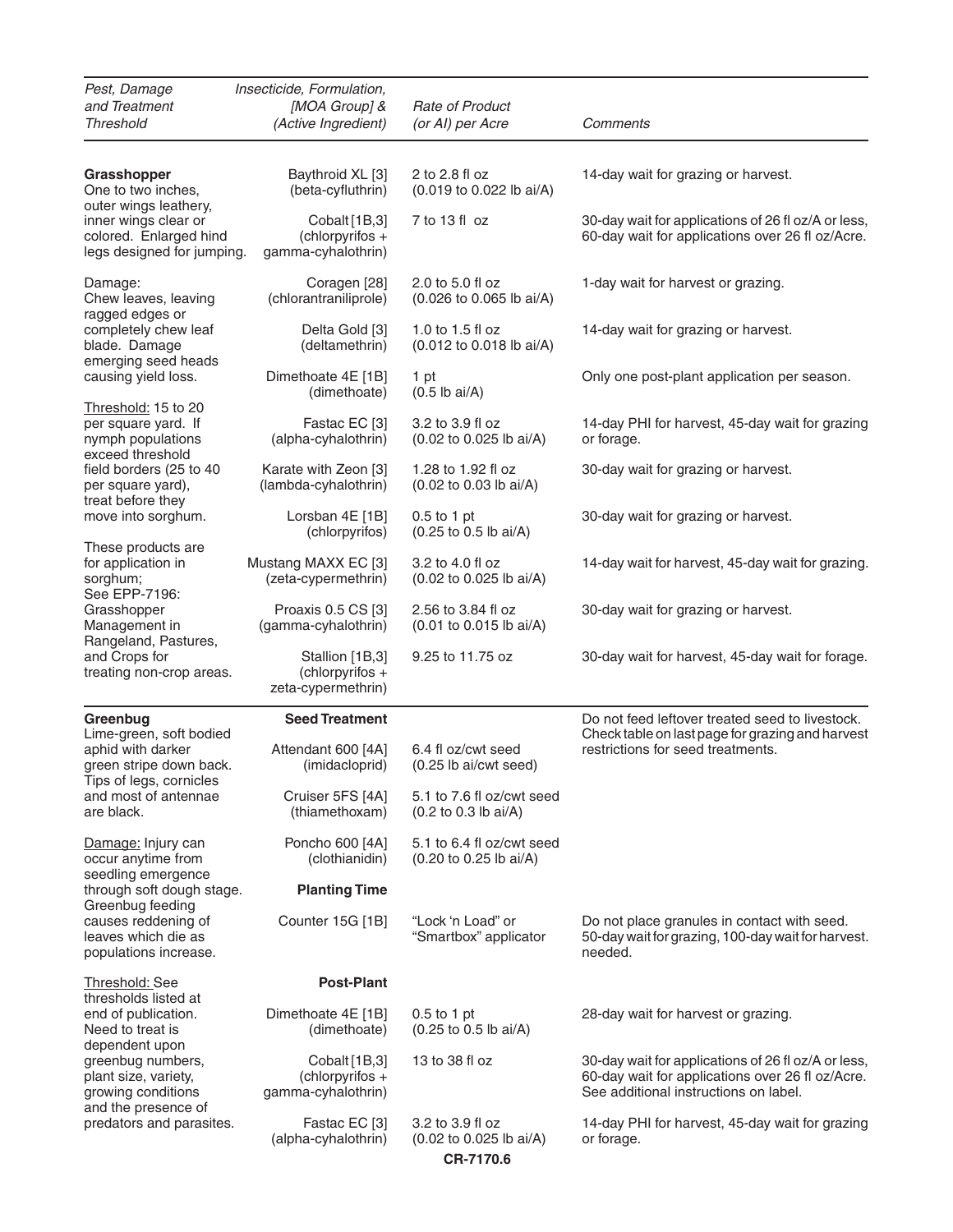| Pest, Damage<br>and Treatment<br><b>Threshold</b>                                                                                                                                                                                                        | Insecticide, Formulation,<br>[MOA Group] &<br>(Active Ingredient) | <b>Rate of Product</b><br>(or AI) per Acre                                 | Comments                                                                        |
|----------------------------------------------------------------------------------------------------------------------------------------------------------------------------------------------------------------------------------------------------------|-------------------------------------------------------------------|----------------------------------------------------------------------------|---------------------------------------------------------------------------------|
| Greenbug (cont'd)<br>It is better to base<br>treatment decision on                                                                                                                                                                                       |                                                                   |                                                                            |                                                                                 |
| presence of plant<br>damage than on<br>greenbug numbers                                                                                                                                                                                                  | Lorsban 4E [1B]<br>(chlorpyrifos)                                 | $0.5$ to $2$ pt<br>(0.25 to 1 lb ai/A)                                     | 30- to 60 -day wait for grazing or harvest.                                     |
| alone.                                                                                                                                                                                                                                                   | Malathion 5E [1B]<br>(malathion)                                  | $1.5$ pt<br>$(0.93$ lb ai/A)                                               | 7-day PHI for grain. Do not feed or graze forage,<br>hay or straw to livestock. |
|                                                                                                                                                                                                                                                          | Sivanto 200 SL [4D]<br>(flupyradifurone)                          | 7.0 to 10.5 fl oz<br>(0.09 to 0.137 lb ai/A)                               | 7-day wait for forage, 21-day wait for harvest.                                 |
|                                                                                                                                                                                                                                                          | Stallion [1B,3]<br>$(chlorpyrifos +$<br>zeta-cypermethrin)        | 9.25 to 11.75 oz                                                           | 30-day wait for harvest, 45-day wait for forage.                                |
| <b>Lesser cornstalk borer</b><br>Caterpillar 3/4-inch long<br>when mature. Slender,<br>blue-green with brown                                                                                                                                             | Concero [5,3]<br>$(spinosad +$<br>gamma-cyhalothrin)              | 2 to 2.85 fl oz/Acre<br>(64 to 45 acres<br>per gallon)                     | 30-day wait for harvest or grazing.                                             |
| bands around each<br>body segment. Make<br>silken tunnels at                                                                                                                                                                                             | Delta Gold [3]<br>(deltamethrin)                                  | 1.3 to 1.9 fl oz<br>(0.015 to 0.022 lb ai/A)                               | 14-day wait for grazing or harvest.                                             |
| feeding site.<br>Damage                                                                                                                                                                                                                                  | Karate with Zeon [3]<br>(lambda-cyhalothrin)                      | 1.28 to 1.92 fl oz<br>(0.02 to 0.03 lb ai/A)                               | 30-day wait for grazing or harvest.                                             |
| Tunnels in roots<br>and stems, Occurs<br>in May through June.                                                                                                                                                                                            | Fastac EC [3]<br>(alpha-cyhalothrin)                              | 3.2 to 3.9 fl oz<br>(0.02 to 0.025 lb ai/A)                                | 14-day PHI for harvest, 45-day wait for grazing<br>or forage.                   |
| Threshold<br>Treat before larva                                                                                                                                                                                                                          | Lorsban 4E [1B]<br>(chlorpyrifos)                                 | 1 to 2 pt<br>$(0.5$ to 1 lb ai/A)                                          | 30- to 60-day wait for grazing or harvest.                                      |
| bore into stalk.                                                                                                                                                                                                                                         | Mustang MAXX EC [3]<br>(zeta-cypermethrin)                        | 3.2 to 4.0 fl oz<br>(0.02 to 0.025 lb ai/A)                                | 14-day wait for harvest, 45-day wait for grazing.                               |
|                                                                                                                                                                                                                                                          | Proaxis 0.5 CS [3]<br>(gamma-cyhalothrin)                         | 2.56 to 3.84 fl oz<br>(0.01 to 0.015 lb ai/A)                              | 30-day wait for grazing or harvest.                                             |
|                                                                                                                                                                                                                                                          | Stallion [1B, 3]<br>(chlorpyrifos +zeta-cypermethrin)             | 9.25 to 11.75 oz                                                           | 30-day wait for harvest, 45-day wait for forage.                                |
| <b>Panicle feeding bugs</b><br>Include stink bugs and<br>leaf-footed bugs. Stink                                                                                                                                                                         | Baythroid XL [3]<br>(beta-cyfluthrin)                             | 1.3 to 2.8 fl oz<br>$(0.010 \text{ to } 0.022 \text{ lb } \text{ai/A})$    | 14-day wait for grazing or harvest.                                             |
| bugs: shield shaped<br>bugs ranging from<br>$1/2$ - to $3/4$ -inch long.<br>Leaf-footed bug: Brown,<br>oblong about 34-inch<br>long with each<br>hindleg leaf-like.<br>Damage: Feed on<br>seed, causing blasted<br>heads, shrunken<br>damaged seed. Most | Besiege [28,3]<br>(chlorantraniliprole +<br>lambda cyhalothrin)   | 6.0 to 10.0 fl oz                                                          | 30-day wait for harvest.                                                        |
|                                                                                                                                                                                                                                                          | Cobalt [1B,3]<br>$(chlorpyrifos +$<br>gamma-cyhalothrin)          | 19 to 38 fl oz                                                             | 30- to 60-day wait depending on amount of<br>application.                       |
|                                                                                                                                                                                                                                                          | Concero [5,3]<br>(spinosad +<br>gamma-cyhalothrin)                | 2 to 2.85 fl oz/Acre<br>$(64 \text{ to } 45 \text{ acres})$<br>per gallon) | 30-day wait for harvest or grazing.                                             |
| damage occurs<br>before seed reaches<br>hard dough stage.                                                                                                                                                                                                | Delta Gold [3]<br>(deltamethrin)                                  | 1.5 to 1.9 fl oz<br>(0.018 to 0.022 lb ai/A)                               | 14-day wait for grazing or harvest.                                             |
|                                                                                                                                                                                                                                                          | Fastac EC [3]<br>(alpha-cyhalothrin)                              | 1.8 to 3.8 fl oz<br>(0.018 to 0.025 lb ai/A)                               | 14-day PHI for harvest, 45-day wait for grazing<br>or forage.                   |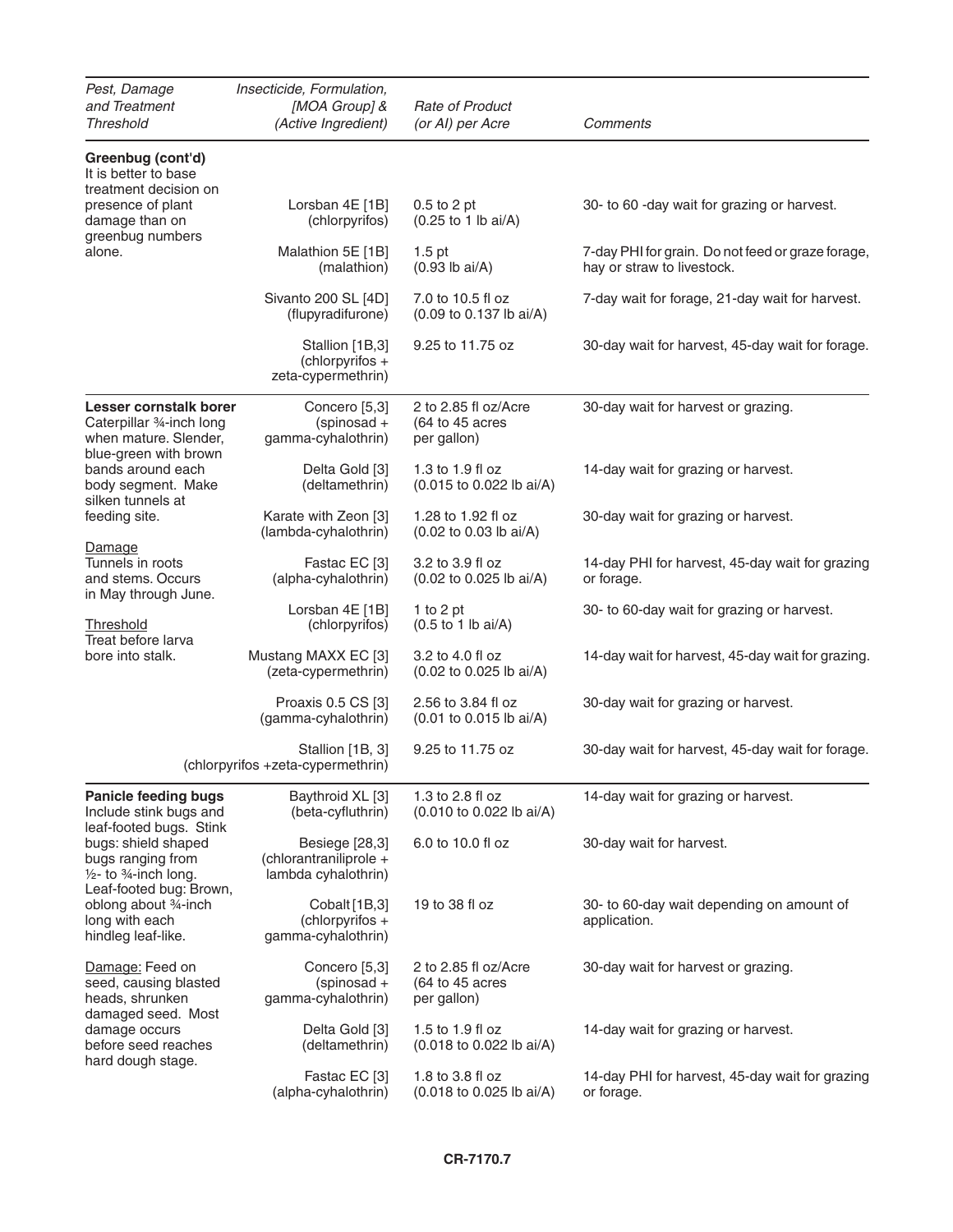| Pest, Damage<br>and Treatment<br><b>Threshold</b>                              | Insecticide, Formulation,<br>[MOA Group] &<br>(Active Ingredient) | <b>Rate of Product</b><br>(or AI) per Acre                              | Comments                                                                                                                                    |
|--------------------------------------------------------------------------------|-------------------------------------------------------------------|-------------------------------------------------------------------------|---------------------------------------------------------------------------------------------------------------------------------------------|
| Panicle feeding bugs (cont'd)<br>Thresholds:                                   |                                                                   |                                                                         |                                                                                                                                             |
| Milk stage: 5 bugs /head.<br>Soft Dough: 9 bugs/head.                          | Karate with Zeon [3]<br>(lambda-cyhalothrin)                      | 1.28 to 1.92 fl oz<br>$(0.02 \text{ to } 0.03 \text{ lb } \text{ai/A})$ | 30-day wait for grazing or harvest.                                                                                                         |
|                                                                                | Mustang MAXX EC [3]<br>(zeta-cypermethrin)                        | 1.76 to 4.0 fl oz<br>(0.011 to 0.025 lb ai/A)                           | 14-day wait for harvest, 45-day wait for grazing.                                                                                           |
|                                                                                | Proaxis 0.5 CS [3]<br>(gamma-cyhalothrin)                         | 2.56 to 3.84 fl oz<br>(0.01 to 0.015 lb ai/A)                           | 30-day wait for grazing or harvest.                                                                                                         |
|                                                                                | Stallion [1B, 3]<br>(chlorpyrifos +zeta-cypermethrin)             | 5.0 to 11.75 oz                                                         | 30-day wait for harvest, 45-day wait for forage.                                                                                            |
|                                                                                |                                                                   |                                                                         |                                                                                                                                             |
| Sorghum midge<br>Tiny, fragile<br>orange-bodied fly that<br>is active in early |                                                                   |                                                                         | Check labels. May need to apply a second<br>treatment three to five days after first. Uniform<br>planting date is an option for management. |
| to mid-morning.<br>Damage: Damaged                                             | Asana XL [3]<br>(esfenvalerate)                                   | 2.9 to 5.8 fl oz<br>(0.015 to 0.03 lb ai/A)                             | Do not apply more than 0.15 lb ai/season.<br>21-day wait for grazing or harvest.                                                            |
| heads appear to be<br>"blasted" or "blighted"<br>from high temperatures,       | Baythroid XL [3]<br>(beta-cyfluthrin)                             | 1.0 to 1.3 fl oz<br>(0.008 to 0.010 lb ai/A)                            | 14-day wait for grazing or harvest.                                                                                                         |
| infertility or drought.<br>Damage from sorghum<br>midge generally              | Blackhawk [5]<br>(spinosad)                                       | 1.5 to 3.3 fl oz<br>$(0.034 \text{ to } 0.094 \text{ lb } \text{ai/A})$ | 14-day wait for grazing, 7-day wait for harvest.                                                                                            |
| restricted to sorghum<br>that blooms after<br>August 15.                       | Cobalt [1B,3]<br>(chlorpyrifos +<br>gamma-cyhalothrin)            | 7 to 13 fl oz                                                           | 30-day wait for applications of 26 fl oz/A or less,<br>60-day wait for applications over 26 fl oz/Acre.                                     |
| Threshold: Check fields<br>before 11 am, when flies<br>are most active Treat   | Delta Gold [3]<br>(deltamethrin)                                  | 1.3 to 1.9 fl oz<br>(0.015 to 0.022 lb ai/A)                            | 14-day wait for grazing or harvest.                                                                                                         |
| when 25 to 30% of heads<br>have begun bloom and<br>adults average one          | Diamond 0.8 EC [15]<br>(novaluron)                                | 9 to 12 fl oz                                                           | 7-day wait for grazing, 14-day wait for grain,<br>reapplication may be needed.                                                              |
| or more per head.                                                              | Fastac EC [3]<br>(alpha-cypermethrin)                             | 1.3 to 3.8 fl oz<br>$(0.008 \text{ to } 0.025 \text{ lb } \text{ai/A})$ | 14-day wait for harvest, 45-day wait for grazing<br>or forage.                                                                              |
|                                                                                | Karate with Zeon [3]<br>(lambda-cyhalothrin)                      | 0.96 to 1.28 fl oz<br>(0.015 to 0.02 lb ai/A)                           | 30-day wait for grazing or harvest.                                                                                                         |
|                                                                                | Lorsban 4E [1B]<br>(chlorpyrifos)                                 | $0.5$ pt<br>$(0.25$ lb ai/A)                                            | 30-day wait for grazing or harvest.                                                                                                         |
|                                                                                | Lannate LV [1A]<br>(methomyl)                                     | 0.75 to 1.5 pt<br>(0.225 to 0.45 lb ai/A)                               | 14-day wait for grazing or harvest.                                                                                                         |
|                                                                                | Mustang MAXX [3]<br>(zeta-cypermethrin)                           | 1.28 to 4.0 fl oz<br>(0.008 to 0.025 lb ai/A)                           | 14-day wait for harvest, 45-day wait for grazing.                                                                                           |
|                                                                                | Proaxis 0.5 CS [3]<br>(gamma-cyhalothrin)                         | 1.92 to 2.56 fl oz<br>(0.0075 to 0.01 lb ai/A)                          | 30-day wait for grazing or harvest.                                                                                                         |
|                                                                                | Stallion [1B, 3]<br>(chlorpyrifos +zeta-cypermethrin)             | 3.75 to 11.75 oz                                                        | 30-day wait for harvest, 45-day wait for forage.                                                                                            |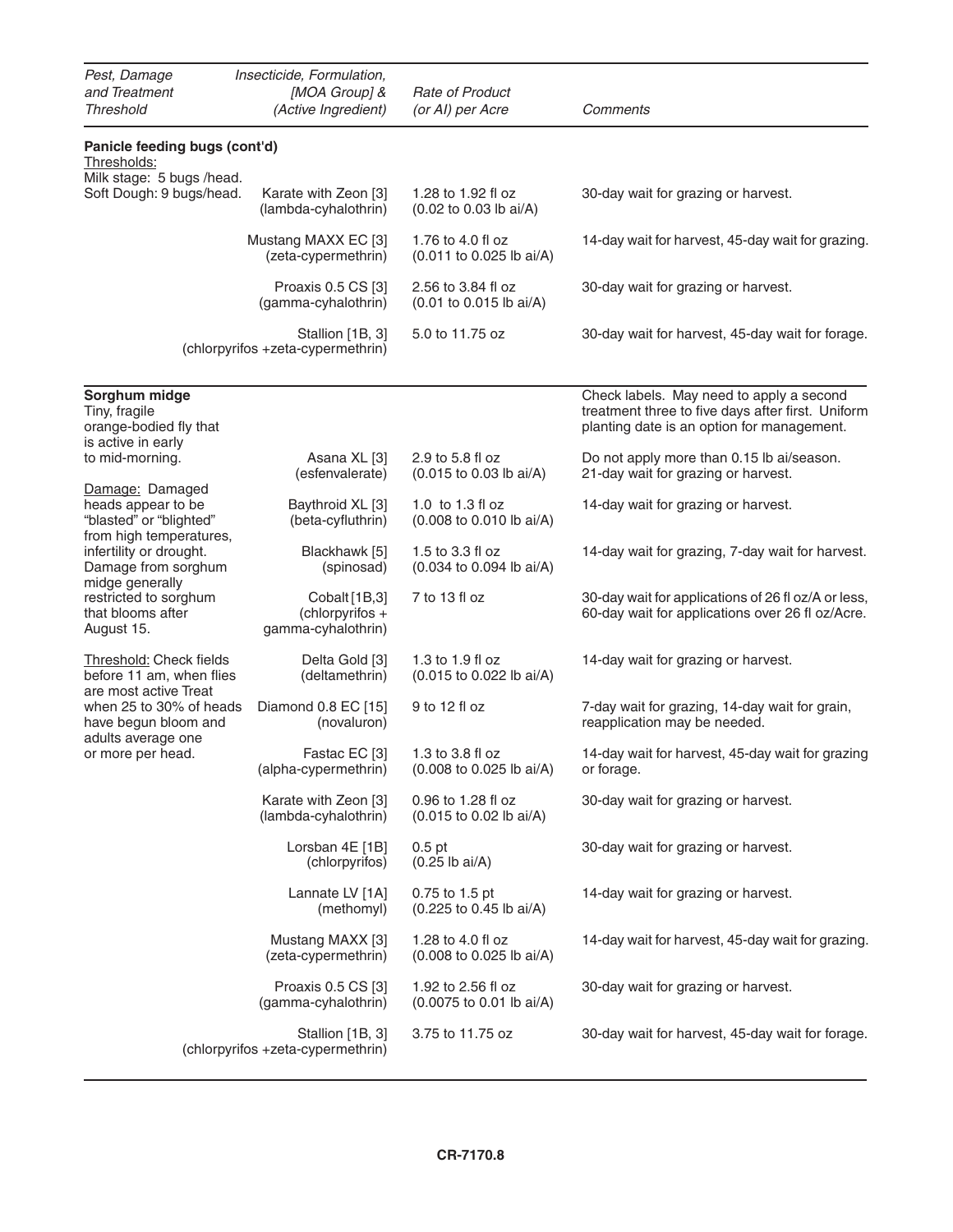| Pest, Damage<br>and Treatment<br><b>Threshold</b>                                                                                                    | Insecticide, Formulation,<br>[MOA Group] &<br>(Active Ingredient) | <b>Rate of Product</b><br>(or AI) per Acre    | Comments                                                                                                |
|------------------------------------------------------------------------------------------------------------------------------------------------------|-------------------------------------------------------------------|-----------------------------------------------|---------------------------------------------------------------------------------------------------------|
| Sorghum webworm<br>Fuzzy, reddish to<br>brown worms in head.                                                                                         | Baythroid XL [3]<br>(beta-cyfluthrin)                             | 1.3 to 2.8 fl oz<br>(0.010 to 0.022 lb ai/A)  | 14-day wait for grazing or harvest.                                                                     |
| Damage: Caterpillars<br>feed on the seed, and<br>hollow it out.                                                                                      | Besiege [28,3]<br>(chlorantraniliprole +<br>lambda cyhalothrin)   | 6.0 to 10.0 fl oz                             | 30-day wait for harvest.                                                                                |
| Open-headed varieties<br>are less susceptible<br>than tight-headed<br>varieties to attack.                                                           | Cobalt [1B,3]<br>(chlorpyrifos +<br>gamma-cyhalothrin)            | 19 to 38 fl oz                                | 30-day wait for applications of 26 fl oz/A or less,<br>60-day wait for applications over 26 fl oz/Acre. |
| Threshold: Five or more<br>arvae per head before                                                                                                     | Coragen [28]<br>(chlorantraniliprole)                             | 3.5 to 7.5 fl oz<br>(0.045 to 0.098 lb ai/A)  | 1-day wait for harvest or grazing.                                                                      |
| hard dough stage.                                                                                                                                    | Delta Gold [3]<br>(deltamethrin)                                  | 1 to 1.5 fl oz<br>(0.012 to 0.018 lb ai/A)    | 14-day wait for grazing or harvest.                                                                     |
|                                                                                                                                                      | Diamond 0.8 EC [15]<br>(novaluron)                                | 9 to 12 fl oz                                 | 7-day wait for grazing, 14-day wait for grain<br>reapplication may be needed.                           |
|                                                                                                                                                      | Fastac EC [3]<br>(alpha-cypermethrin)                             | 1.8 to 3.8 fl oz<br>(0.012 to 0.025 lb ai/A)  | 14-day PHI for harvest, 45-day wait for grazing<br>or forage.                                           |
|                                                                                                                                                      | Karate with Zeon [3]<br>(lambda-cyhalothrin)                      | 1.28 to 1.92 fl oz<br>(0.02 to 0.03 lb ai/A)  | 30-day wait for grazing or harvest.                                                                     |
|                                                                                                                                                      | Lorsban 4E [1B]<br>(chlorpyrifos)                                 | 1 pt<br>$(0.5$ lb ai/A)                       | 30-day wait for grazing or harvest.                                                                     |
|                                                                                                                                                      | Mustang MAXX EC [3]<br>(zeta-cypermethrin)                        | 1.76 to 4.0 fl oz<br>(0.011 to 0.025 lb ai/A) | 14-day wait for harvest, 45-day wait for grazing.                                                       |
|                                                                                                                                                      | Proaxis 0.5 CS [3]<br>(gamma-cyhalothrin)                         | 2.56 to 3.84 fl oz<br>(0.01 to 0.015 lb ai/A) | 30-day wait for grazing or harvest.                                                                     |
|                                                                                                                                                      | Stallion [1B, 3]<br>(chlorpyrifos + zeta-cypermethrin)            | 5.0 to 11.75 oz                               | 30-day wait for harvest, 45-day wait for forage.                                                        |
|                                                                                                                                                      | Blackhawk [5]<br>(spinosad)                                       | 1.5 to 3.3 fl oz<br>(0.034 to 0.094 lb ai/A)  | 14-day wait for grazing, 7-day wait for harvest.                                                        |
| Southwestern corn borer<br>Full grown caterpillars<br>are white with prominent                                                                       | Baythroid XL [3]<br>(cyfluthrin)                                  | 1.3 to 2.8 fl oz<br>(0.010 to 0.022 lb ai/A)  | 14-day wait for grazing or harvest.                                                                     |
| dark spots on body.<br>Damage: Tunnels<br>throughout stalk. May<br>girdle mature stalks.<br>Threshold: Chemical<br>control usually not<br>warranted. | Besiege [28,3]<br>(chlorantraniliprole +<br>lambda cyhalothrin)   | 6.0 to 10.0 fl oz                             | 30-day wait for harvest.                                                                                |
|                                                                                                                                                      | Blackhawk [5]<br>(spinosad)                                       | 1.5 to 3.3 fl oz<br>(0.034 to 0.094 lb ai/A)  | 14-day wait for grazing, 7-day wait for harvest.                                                        |
|                                                                                                                                                      | Cobalt [1B,3]<br>(chlorpyrifos +<br>gamma-cyhalothrin)            | 19 to 38 fl oz                                | 30-day wait for applications of 26 fl oz/A or less,<br>60-day wait for applications over 26 fl oz/Acre. |
|                                                                                                                                                      | Concero [5,3]<br>$(spinosad +$<br>gamma-cyhalothrin)              | 2 to 2.85 fl oz                               | 30-day wait for harvest or grazing.                                                                     |
|                                                                                                                                                      | Fastac EC[3]<br>(alpha-cypermethrin)                              | 1.8 to 3.8 fl oz<br>(0.012 to 0.025 lb ai/A)  | 14-day PHI for harvest, 45-day wait for grazing<br>or forage.                                           |
|                                                                                                                                                      | Intrepid 2F [18]<br>(methoxyfenozide)                             | 8 to 10 fl oz<br>(0.12 to 0.16 lb ai/A)       | 21-day PIH for grain or stover harvest, 3-day<br>wait for forage.                                       |

**CR-7170.9**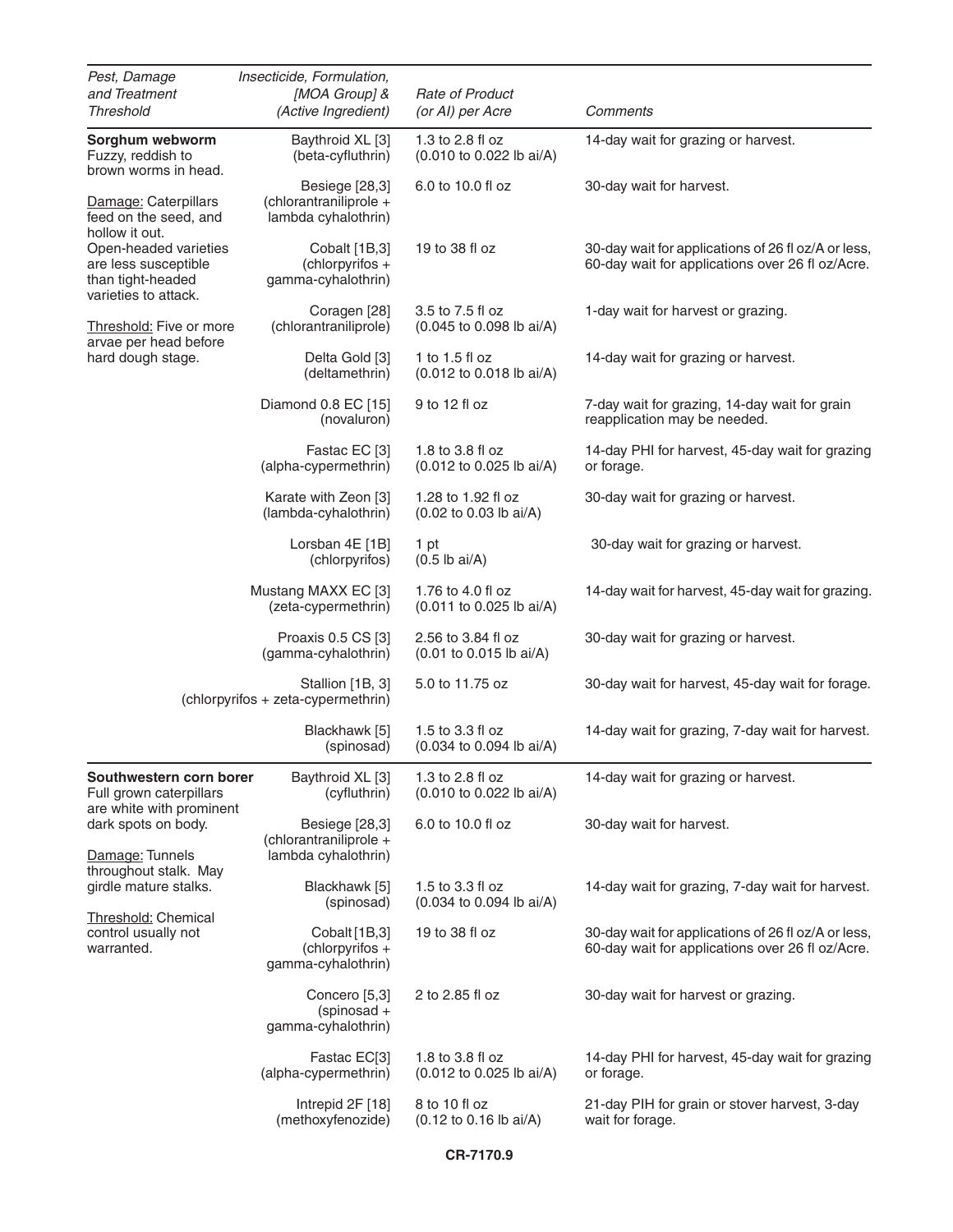| and Treatment<br>[MOA Group] &<br><b>Rate of Product</b><br><b>Threshold</b><br>(Active Ingredient)<br>(or AI) per Acre<br>Comments<br>Southwestern corn borer (cont'd)<br>Karate with Zeon [3]<br>1.28 to 1.92 fl oz<br>30-day wait for grazing or harvest.<br>(lambda-cyhalothrin)<br>$(0.02 \text{ to } 0.03 \text{ lb } \text{ai/A})$<br>Lorsban 4E [1B]<br>60-day wait for grazing or harvest.<br>1.5 to 2 pt<br>$(0.75 \text{ to } 1 \text{ lb } \text{ai/A})$<br>(chlorpyrifos)<br>1.76 to 4.0 fl oz<br>Mustang MAXX EC [3]<br>(0.011 to 0.025 lb ai/A)<br>(zeta-cypermethrin)<br>2.56 to 3.84 fl oz<br>Proaxis 0.5 CS [3]<br>30-day wait for grazing or harvest.<br>(gamma-cyhalothrin)<br>(0.01 to 0.015 lb ai/A)<br>Sevin XLR [1A]<br>1.5 quarts<br>(carbaryl)<br>$(1.5$ lb ai/A)<br>5.0 to 11.75 oz<br>Stallion [1B, 3]<br>(chlorpyrifos +zeta-cypermethrin)<br><b>Spidermites</b><br><b>Post-Plant</b><br>24 to 36 fl oz<br>Small, less than<br>Comite II [14]<br>1/100-inch long. Cause<br>(propargite)<br>(1.125 to 1.6875 lb ai/A)<br>brown stippling of leaves.<br>Dimethoate 4E [1B]<br>1 pt<br>$(0.5$ lb ai/A)<br>Damage:<br>(dimethoate)<br>Causes stippling<br>10 to 24 fl oz<br>of leaves; severe<br>Onager [10A)<br>infestations can kill<br>(hexythiazox)<br>(0.078 to 0.1875 lb ai/A)<br>leaves.<br>Supracide 2E [1B]<br>30-day wait for grazing or harvest (24c label,<br>2 pt<br>(methidathion)<br>$(0.5$ lb ai/A)<br>OK050003).<br>Threshold: No<br>threshold established.<br>Treat if majority of<br>plants are infested<br>with large, increasing<br>mite infestations.<br>Control is not be<br>justified after head<br>reaches hard<br>dough stage | Sugarcane aphid | <b>Planting Time</b>      |                                                   |
|----------------------------------------------------------------------------------------------------------------------------------------------------------------------------------------------------------------------------------------------------------------------------------------------------------------------------------------------------------------------------------------------------------------------------------------------------------------------------------------------------------------------------------------------------------------------------------------------------------------------------------------------------------------------------------------------------------------------------------------------------------------------------------------------------------------------------------------------------------------------------------------------------------------------------------------------------------------------------------------------------------------------------------------------------------------------------------------------------------------------------------------------------------------------------------------------------------------------------------------------------------------------------------------------------------------------------------------------------------------------------------------------------------------------------------------------------------------------------------------------------------------------------------------------------------------------------------------------------------------------------------------------------------------------------------|-----------------|---------------------------|---------------------------------------------------|
|                                                                                                                                                                                                                                                                                                                                                                                                                                                                                                                                                                                                                                                                                                                                                                                                                                                                                                                                                                                                                                                                                                                                                                                                                                                                                                                                                                                                                                                                                                                                                                                                                                                                                  |                 |                           |                                                   |
|                                                                                                                                                                                                                                                                                                                                                                                                                                                                                                                                                                                                                                                                                                                                                                                                                                                                                                                                                                                                                                                                                                                                                                                                                                                                                                                                                                                                                                                                                                                                                                                                                                                                                  |                 |                           | 30-day waiting period for harvest, do not graze.  |
|                                                                                                                                                                                                                                                                                                                                                                                                                                                                                                                                                                                                                                                                                                                                                                                                                                                                                                                                                                                                                                                                                                                                                                                                                                                                                                                                                                                                                                                                                                                                                                                                                                                                                  |                 |                           | Only one post-plant application per season.       |
|                                                                                                                                                                                                                                                                                                                                                                                                                                                                                                                                                                                                                                                                                                                                                                                                                                                                                                                                                                                                                                                                                                                                                                                                                                                                                                                                                                                                                                                                                                                                                                                                                                                                                  |                 |                           | 30-day wait for grazing, 60 days for harvest.     |
|                                                                                                                                                                                                                                                                                                                                                                                                                                                                                                                                                                                                                                                                                                                                                                                                                                                                                                                                                                                                                                                                                                                                                                                                                                                                                                                                                                                                                                                                                                                                                                                                                                                                                  |                 |                           |                                                   |
|                                                                                                                                                                                                                                                                                                                                                                                                                                                                                                                                                                                                                                                                                                                                                                                                                                                                                                                                                                                                                                                                                                                                                                                                                                                                                                                                                                                                                                                                                                                                                                                                                                                                                  |                 |                           | 30-day wait for harvest, 45-day wait for forage.  |
|                                                                                                                                                                                                                                                                                                                                                                                                                                                                                                                                                                                                                                                                                                                                                                                                                                                                                                                                                                                                                                                                                                                                                                                                                                                                                                                                                                                                                                                                                                                                                                                                                                                                                  |                 |                           | No wait for grazing, 21-day wait for harvest.     |
|                                                                                                                                                                                                                                                                                                                                                                                                                                                                                                                                                                                                                                                                                                                                                                                                                                                                                                                                                                                                                                                                                                                                                                                                                                                                                                                                                                                                                                                                                                                                                                                                                                                                                  |                 |                           |                                                   |
|                                                                                                                                                                                                                                                                                                                                                                                                                                                                                                                                                                                                                                                                                                                                                                                                                                                                                                                                                                                                                                                                                                                                                                                                                                                                                                                                                                                                                                                                                                                                                                                                                                                                                  |                 |                           | 14-day wait for harvest, 45-day wait for grazing. |
|                                                                                                                                                                                                                                                                                                                                                                                                                                                                                                                                                                                                                                                                                                                                                                                                                                                                                                                                                                                                                                                                                                                                                                                                                                                                                                                                                                                                                                                                                                                                                                                                                                                                                  |                 |                           |                                                   |
|                                                                                                                                                                                                                                                                                                                                                                                                                                                                                                                                                                                                                                                                                                                                                                                                                                                                                                                                                                                                                                                                                                                                                                                                                                                                                                                                                                                                                                                                                                                                                                                                                                                                                  |                 |                           |                                                   |
|                                                                                                                                                                                                                                                                                                                                                                                                                                                                                                                                                                                                                                                                                                                                                                                                                                                                                                                                                                                                                                                                                                                                                                                                                                                                                                                                                                                                                                                                                                                                                                                                                                                                                  | Pest, Damage    | Insecticide, Formulation, |                                                   |

Whitish to light yellow, soft bodied aphid. Tips of legs, cornicles, and most of antennae are black. Colonies occur on underside of leaves, starting from the lower leaves.

Damage: Injury can occur anytime from seedling emergence through harvest, but is more likely to occur from boot through soft dough. Heavy feeding causes early leaf senescence and reduces seed fill. Aphids produce large amounts of honeydew, which can affect harvest operations.

Threshold:

Economic injury levels have not yet been determined, so suggested treatment threshold is 30 to 40 percent of plants are infested. Arkansas suggests threshold of 25% of plants with 50 aphids per leaf.

> Cruiser 5FS [4A] 5.1 to 7.6 fl oz/cwt seed Check table on last page for grazing and harvest<br>(thiamethoxam) (0.2 to 0.3 lb ai/A) restrictions for seed treatments. restrictions for seed treatments.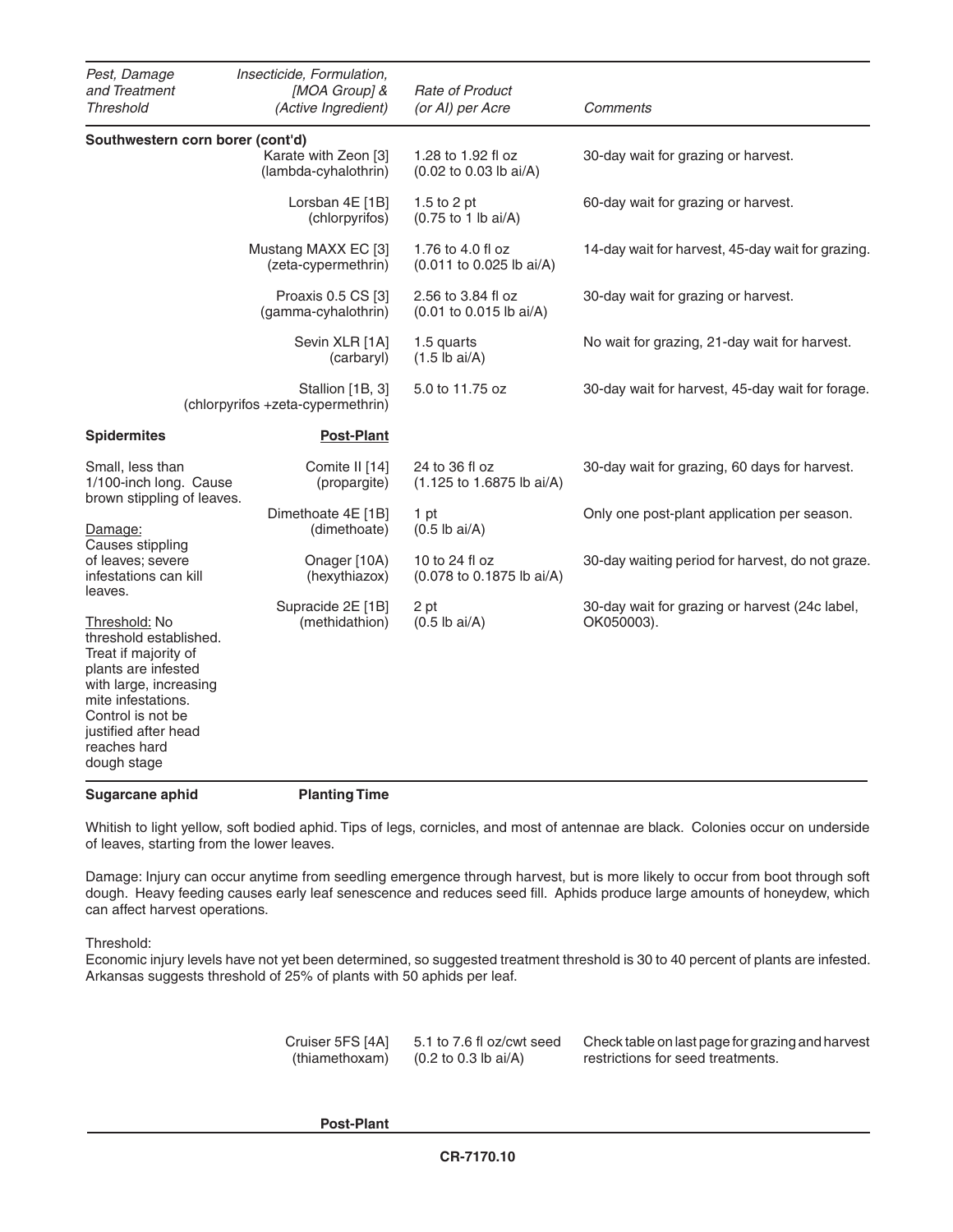| Pest, Damage<br>and Treatment<br><b>Threshold</b>                                                                                               | Insecticide, Formulation,<br>[MOA Group] &<br>(Active Ingredient) | <b>Rate of Product</b><br>(or AI) per Acre                                   | Comments                                                                                                                                                                                                                                                                              |
|-------------------------------------------------------------------------------------------------------------------------------------------------|-------------------------------------------------------------------|------------------------------------------------------------------------------|---------------------------------------------------------------------------------------------------------------------------------------------------------------------------------------------------------------------------------------------------------------------------------------|
|                                                                                                                                                 | *Dimethoate 4E [1B]<br>(dimethoate)                               | $0.5$ to 1 pint<br>(0.25 to 0.5 lb ai/A)                                     | *moderately effective, 28-day waiting period.                                                                                                                                                                                                                                         |
|                                                                                                                                                 | *Lorsban 4E [1B]<br>(chlorpyrifos)                                | $0.5$ to 2 pt<br>$(0.25 \text{ to } 1 \text{ lb } \text{ai/A})$              | *moderately effective, 30- to 60-day wait for<br>grazing or harvest.                                                                                                                                                                                                                  |
|                                                                                                                                                 | Sivanto 200 SL [4D]<br>(flupyradifurone)                          | 4.0 to 7.0 fl oz<br>(0.05 to 0.09 lb ai/A)                                   | 7-day wait for grazing, 21-day wait for harvest.                                                                                                                                                                                                                                      |
|                                                                                                                                                 | Transform WD [4C]<br>(sulfoxaflor)                                | 0.75 to 1.5 oz<br>(0.023 to 0.047 lb ai/A)                                   | 7-day waiting for grazing, 14-day wait for harvest.<br>Do not spray less than three days before bloom,<br>or until seed set. (Section 18 emergency use<br>registration, expires 11/30/2017).                                                                                          |
| White grub<br>Large, "C" shaped<br>grub with a white body<br>and a brown head.                                                                  | <b>NA</b>                                                         | <b>NA</b>                                                                    | No insecticide is currently registered for white<br>grub control. Re-planting may be the best option.                                                                                                                                                                                 |
| Damage: Grubs feed<br>on roots of seedling plants.<br>Damage potential is<br>dependent on planting<br>date and speed of growth<br>of the plant. |                                                                   |                                                                              |                                                                                                                                                                                                                                                                                       |
| Threshold: No treatment<br>is available. An average<br>of one grub per square<br>foot may cause stand loss.                                     |                                                                   |                                                                              |                                                                                                                                                                                                                                                                                       |
| Wireworm<br>Hard-shelled, smooth,                                                                                                               | <b>Seed Treatment</b>                                             |                                                                              | Do not feed leftover treated seed to livestock.<br>Check table on last page for grazing and harvest                                                                                                                                                                                   |
| cylindrical, yellowish to<br>brown worms. Two- to<br>six-year life cycle. More                                                                  | Gaucho 600 [4A]<br>(imidacloprid)                                 | 6.4 fl oz/cwt seed<br>(0.25 lb ai/cwt seed)                                  | restrictions for seed treatments.                                                                                                                                                                                                                                                     |
| common in sorghum<br>planted into a sod or<br>grass pasture.                                                                                    | Cruiser 5FS [4A]<br>(thiamethoxam)                                | 5.1 to 7.6 fl oz/cwt seed<br>$(0.2 \text{ to } 0.3 \text{ lb } \text{ai/A})$ |                                                                                                                                                                                                                                                                                       |
| Damage: Feed on seed,<br>seedling. Cause                                                                                                        | Poncho 600 [4A]<br>(clothianidin)                                 | 5.1 to 6.4 fl oz/cwt seed<br>(0.20 to 0.25 lb ai/A)                          |                                                                                                                                                                                                                                                                                       |
| stunting and stand loss.                                                                                                                        | <b>Planting Time</b>                                              |                                                                              |                                                                                                                                                                                                                                                                                       |
| Threshold: Seed<br>treatments are available.<br>Treat if field history<br>indicates a problem.                                                  | *Counter 15G [1B]                                                 | Apply per label.                                                             | * Counter 15 G can be used as a planting time<br>treatment except in the Panhandle, but it<br>requires a "Smartbox" or "Lock 'n Load"<br>applicator, and has the potential to damage<br>plants, and interact with several ALS-inhibiting<br>herbicides. Check label for restrictions. |